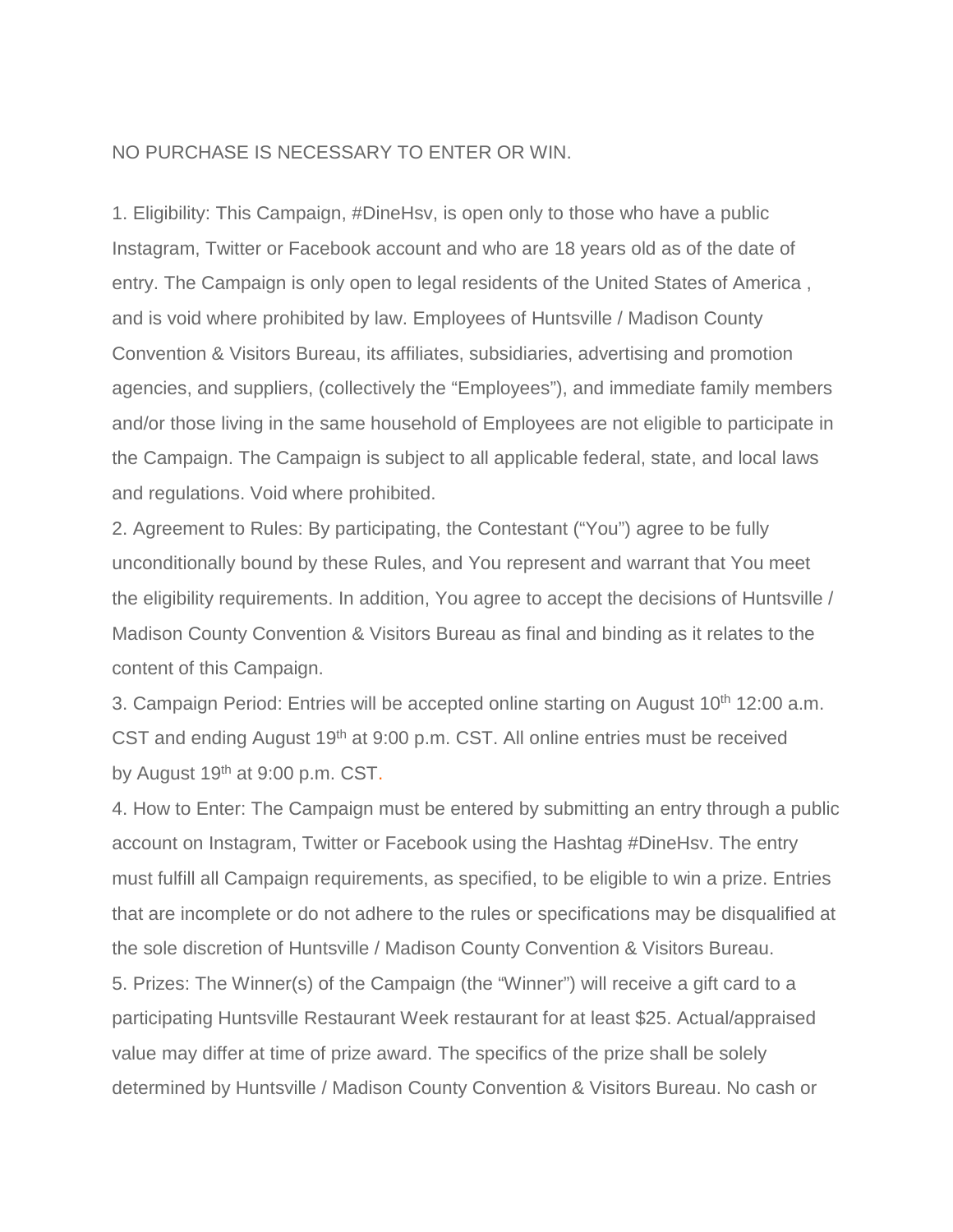other prize substitution shall be permitted except at Huntsville / Madison County Convention & Visitors Bureau discretion. The prize is nontransferable. Any and all prizerelated expenses, including without limitation any and all federal, state, and/or local taxes, shall be the sole responsibility of Winner. No substitution of prize or transfer/assignment of prize to others or request for the cash equivalent by Winner is permitted. Acceptance of prize constitutes permission for Huntsville / Madison County Convention & Visitors Bureau to use Winner's name, likeness, and entry for purposes of advertising and trade without further compensation, unless prohibited by law.

6. Odds: The odds of winning depend on the number of eligible entries received.

7. Winner Selection and Notification: Winners will be selected by a jury of three people from the Huntsville / Madison County Convention & Visitors Bureau. Winner will be notified by the end of the day at 9:30 p.m. through a private message from which the social platform was entered. Huntsville / Madison County Convention & Visitors Bureau shall have no liability for Winner's failure to receive notices due to spam, junk email or other security settings or for Winner's provision of incorrect or otherwise nonfunctioning contact information. If Winner cannot be contacted, is ineligible, fails to claim the prize within 5 days from the time award notification was sent, or fails to timely respond, the prize may be forfeited and an alternate Winner selected. Receipt by Winner of the prize offered in this Campaign is conditioned upon compliance with any and all federal, state, and local laws and regulations. ANY VIOLATION OF THESE OFFICIAL RULES BY WINNER (AT HUNTSVILLE / MADISON COUNTY CONVENTION & VISITORS BUREAU'S SOLE DISCRETION) WILL RESULT IN WINNER'S DISQUALIFICATION AS WINNER OF THE CAMPAIGN, AND ALL PRIVILEGES AS WINNER WILL BE IMMEDIATELY TERMINATED.

8. Rights Granted by You: By entering this content (e.g., photo, video, text, etc.), You understand and agree that Huntsville / Madison County Convention & Visitors Bureau, anyone acting on behalf of Huntsville / Madison County Convention & Visitors Bureau,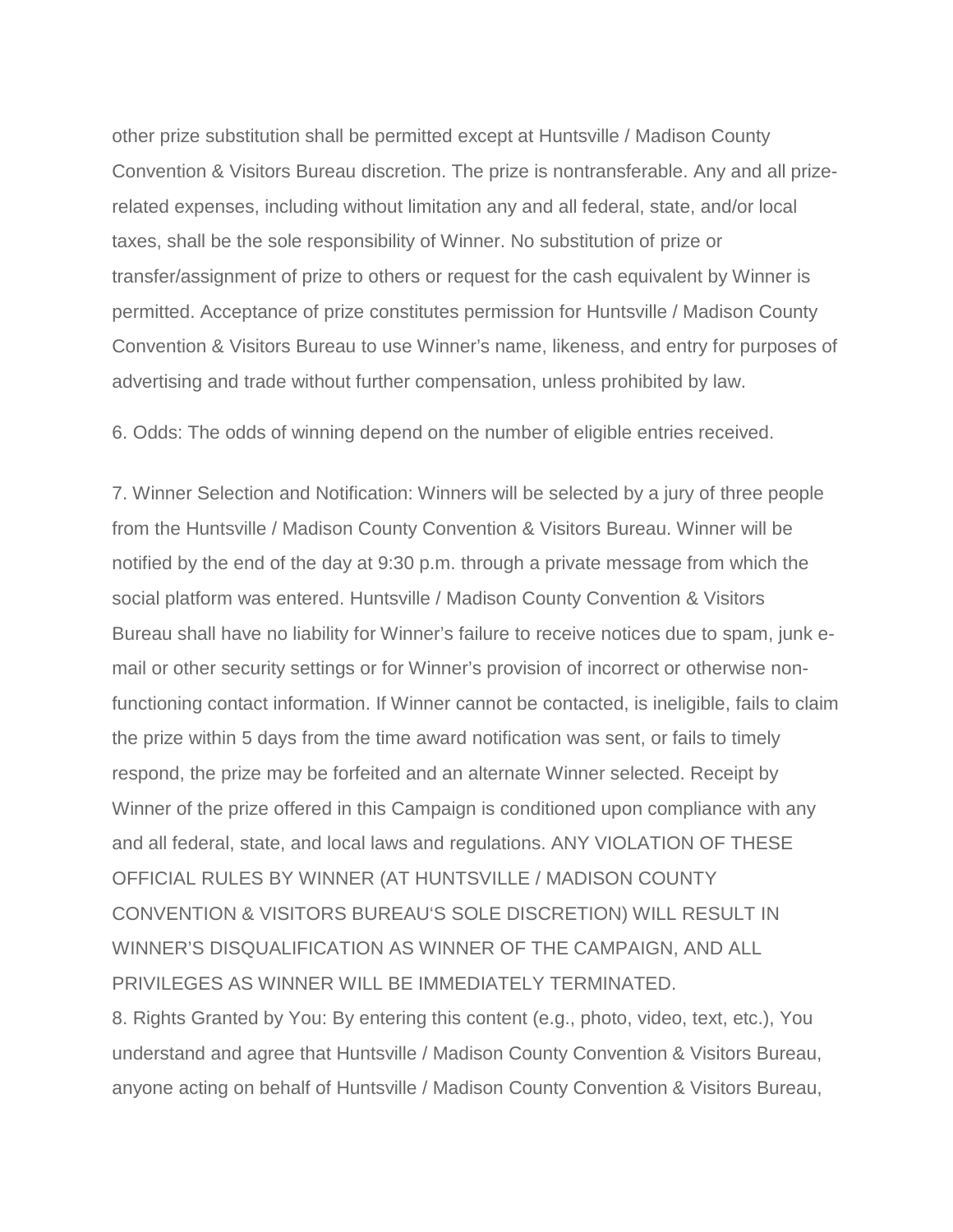and Huntsville / Madison County Convention & Visitors Bureau's licensees, successors, and assigns, shall have the right, where permitted by law, to print, publish, broadcast, distribute, and use in any media now known or hereafter developed, in perpetuity and throughout the World, without limitation, your entry, name, portrait, picture, voice, likeness, image, statements about the Campaign, and biographical information for news, publicity, information, trade, advertising, public relations, and promotional purposes. without any further compensation, notice, review, or consent. By entering this content, You represent and warrant that your entry is an original work of authorship, and does not violate any third party's proprietary or intellectual property rights. If your entry infringes upon the intellectual property right of another, You will be disqualified at the sole discretion of Huntsville / Madison County Convention & Visitors Bureau. If the content of your entry is claimed to constitute infringement of any proprietary or intellectual proprietary rights of any third party, You shall, at your sole expense, defend or settle against such claims. You shall indemnify, defend, and hold harmless Huntsville / Madison County Convention & Visitors Bureau from and against any suit, proceeding, claims, liability, loss, damage, costs or expense, which Huntsville / Madison County Convention & Visitors Bureau may incur, suffer, or be required to pay arising out of such infringement or suspected infringement of any third party's right.

9. Terms & Conditions: Huntsville / Madison County Convention & Visitors Bureau reserves the right, in its sole discretion, to cancel, terminate, modify or suspend the Campaign should virus, bug, non-authorized human intervention, fraud, or other cause beyond Huntsville / Madison County Convention & Visitors Bureau's control corrupt or affect the administration, security, fairness, or proper conduct of the Campaign. In such case, Huntsville / Madison County Convention & Visitors Bureau may select the Winner from all eligible entries received prior to and/or after (if appropriate) the action taken by Huntsville / Madison County Convention & Visitors Bureau. Huntsville / Madison County Convention & Visitors Bureau reserves the right, in its sole discretion, to disqualify any individual who tampers or attempts to tamper with the entry process or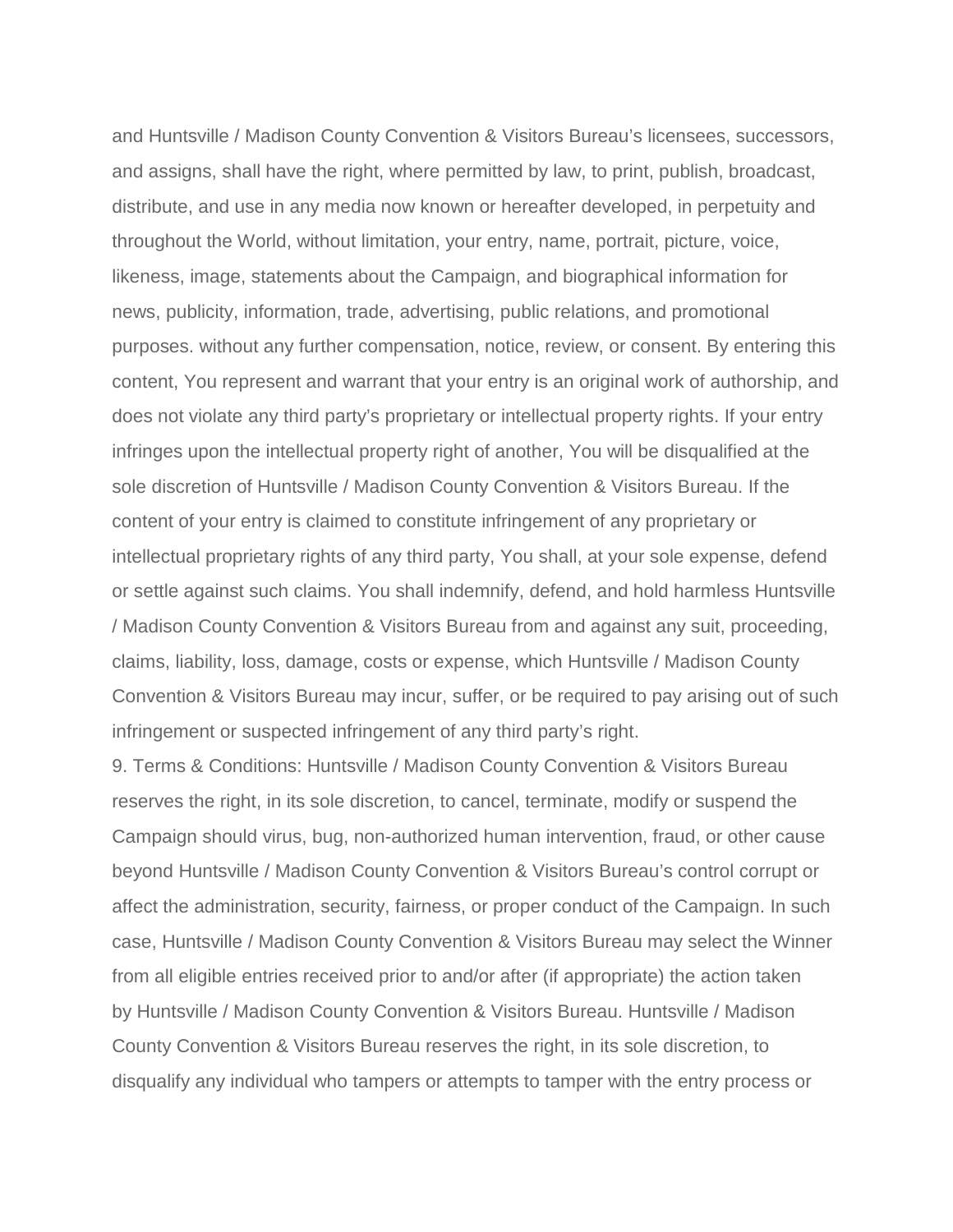the operation of the Campaign or website or violates these Terms & Conditions. Huntsville / Madison County Convention & Visitors Bureau has the right, in its sole discretion, to maintain the integrity of the Campaign, to void votes for any reason, including, but not limited to: multiple entries from the same user from different IP addresses; multiple entries from the same computer in excess of that allowed by Campaign rules; or the use of bots, macros, scripts, or other technical means for entering. Any attempt by an entrant to deliberately damage any website or undermine the legitimate operation of the Campaign may be a violation of criminal and civil laws. Should such attempt be made, Huntsville / Madison County Convention & Visitors Bureau reserves the right to seek damages to the fullest extent permitted by law. 10. Limitation of Liability: By entering, You agree to release and hold harmless Huntsville / Madison County Convention & Visitors Bureau and its subsidiaries, affiliates, advertising and promotion agencies, partners, representatives, agents, successors, assigns, employees, officers, and directors from any liability, illness, injury, death, loss, litigation, claim, or damage that may occur, directly or indirectly, whether caused by negligence or not, from: (i) such entrant's participation in the Campaign and/or his/her acceptance, possession, use, or misuse of any prize or any portion thereof; (ii) technical failures of any kind, including but not limited to the malfunction of any computer, cable, network, hardware, or software, or other mechanical equipment; (iii) the unavailability or inaccessibility of any transmissions, telephone, or Internet service; (iv) unauthorized human intervention in any part of the entry process or the Promotion; (v) electronic or human error in the administration of the Promotion or the processing of entries.

11. Disputes: THIS Campaign IS GOVERNED BY THE LAWS OF UNITED STATES OF AMERICA AND ALABAMA , WITHOUT RESPECT TO CONFLICT OF LAW DOCTRINES. As a condition of participating in this Campaign, participant agrees that any and all disputes that cannot be resolved between the parties, and causes of action arising out of or connected with this Campaign, shall be resolved individually, without